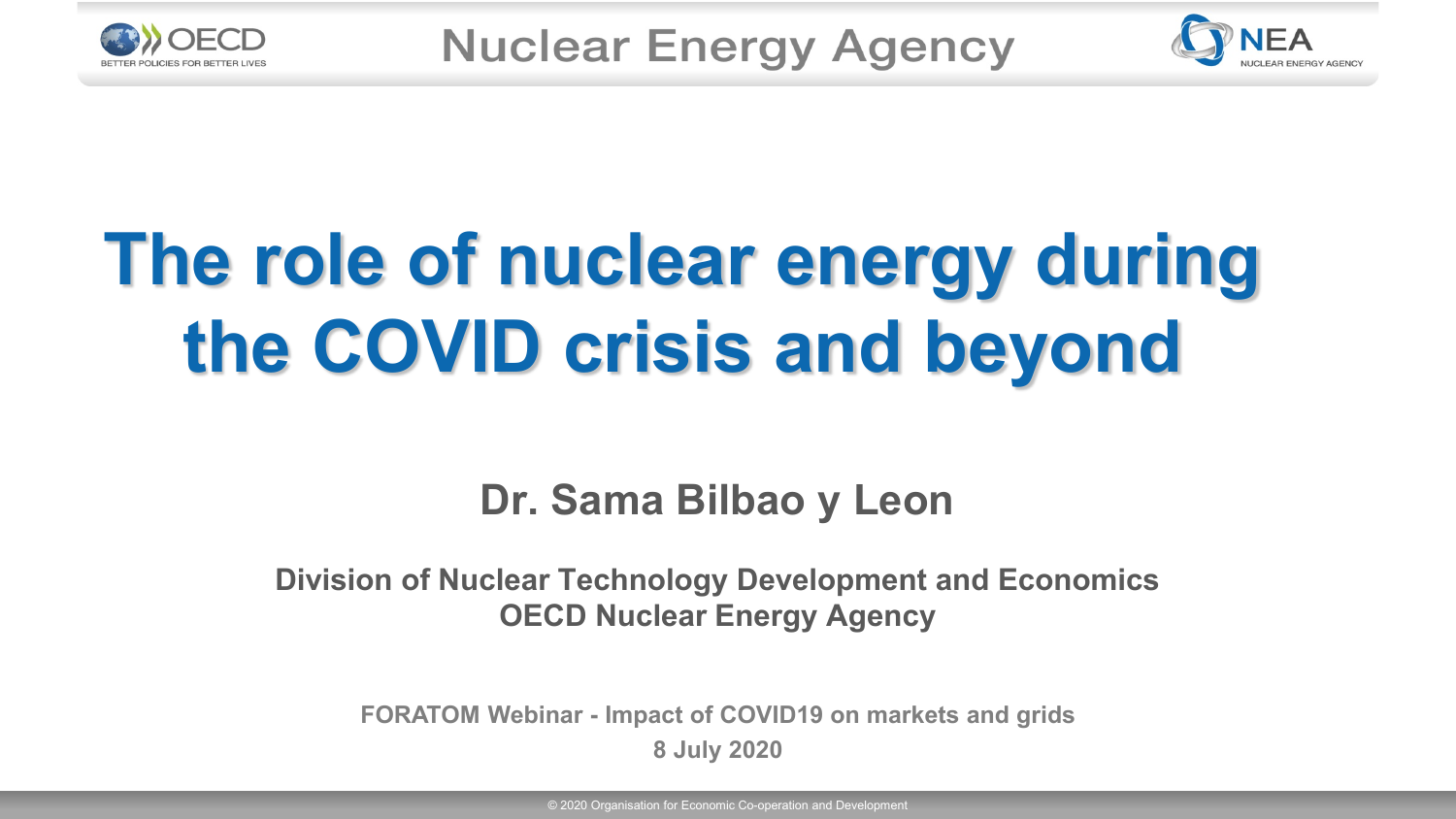



#### **Nuclear generation down 3% in 2020 Q1 due to reduction in global electricity demand**

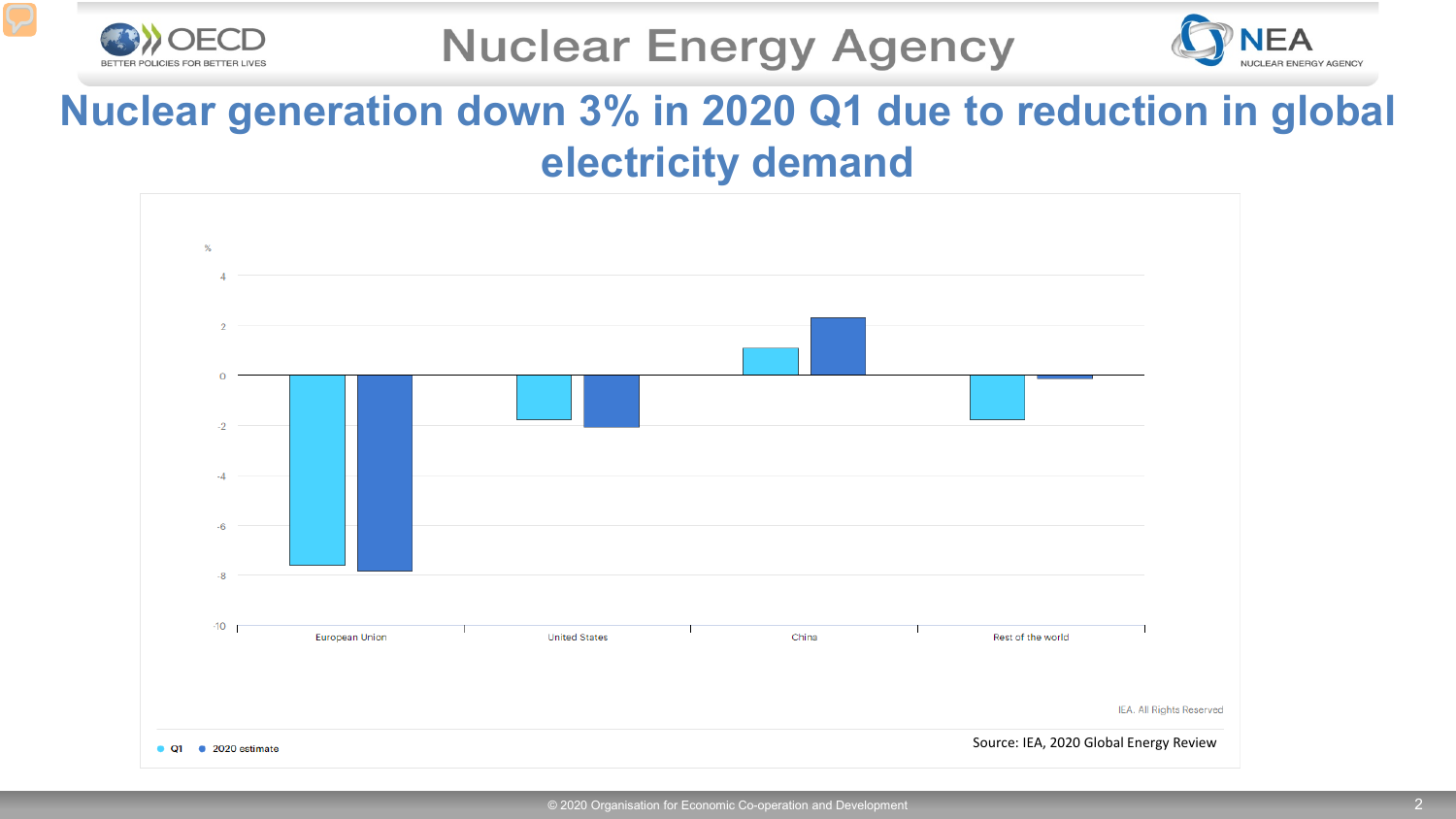

OECD



# **Nuclear has been a key source of flexibility during COVID crisis**

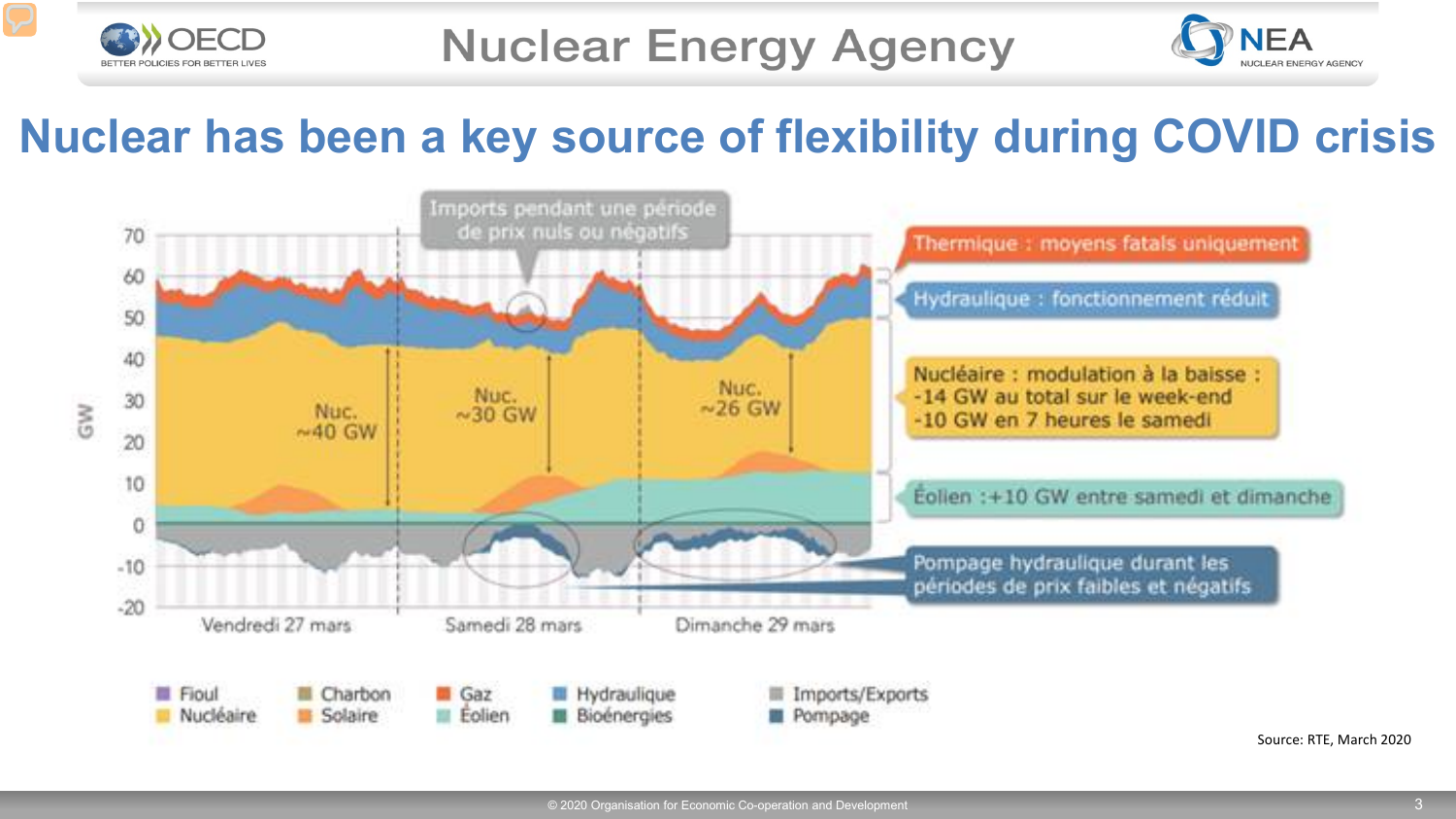



# **Nuclear energy helps achieve system resiliency**

- Resiliency and electricity security requires long term planning
	- Physical availability of generating **capacity**
	- Smooth **operation** of the electricity system
	- Stable **economic behaviour** of the electricity system
- Nuclear energy is resilient at many levels
	- **Technology design**: Defence in depth, redundancy, multiple layers principle
	- **Organizational:** Emergency preparedness, safety culture, continuous learning
	- **System:** Dispatchable, flexible, provides stability
	- **Socio-Economic:** Stable local high-pay jobs, economic spill-over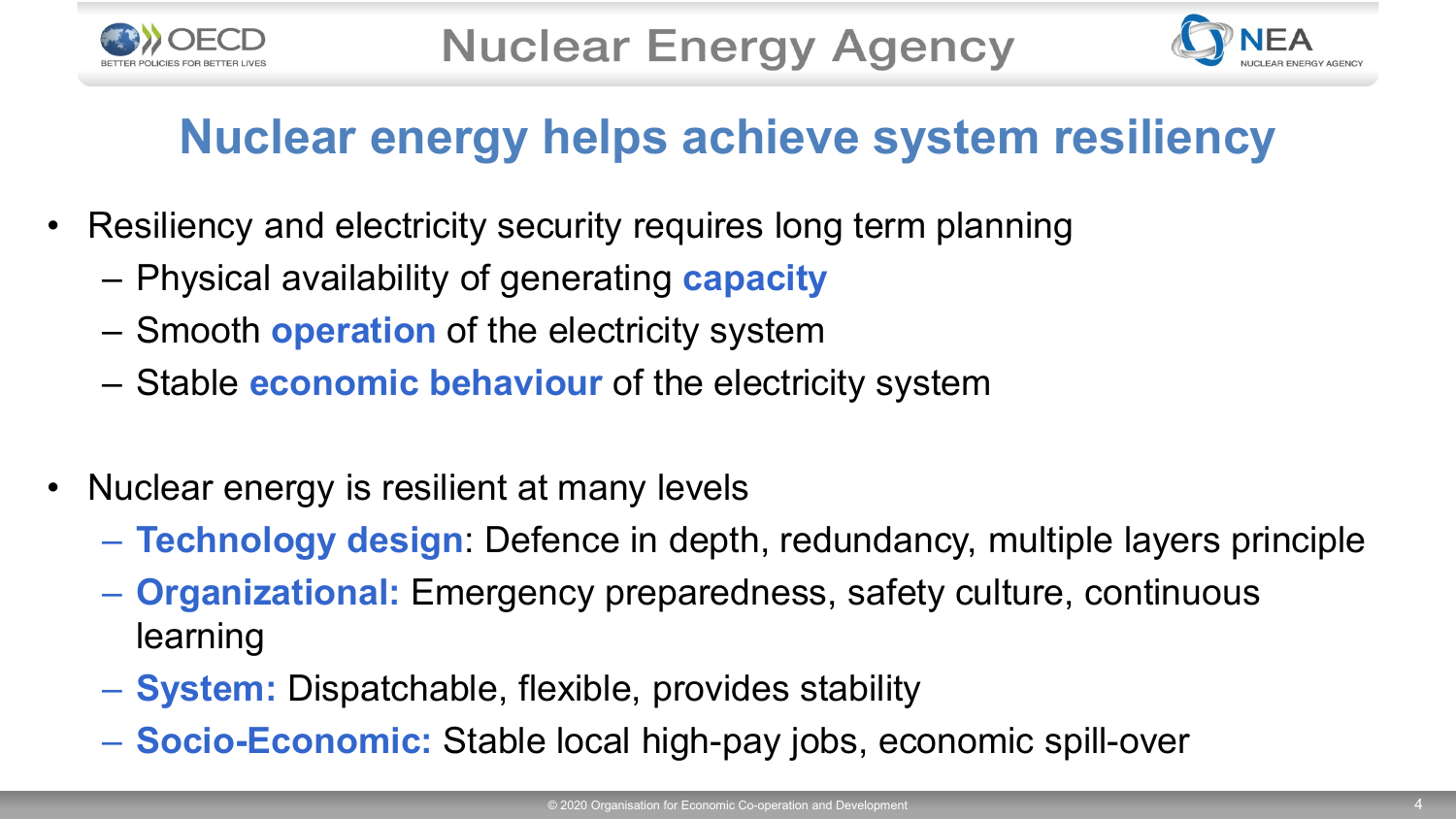



#### **Electricity market reforms for efficient decarbonation**

- **Prioritize carbon pricing, as the most efficient** approach for decarbonising electricity supply
- **Policy stability** to encourage new investments in all low-carbon technologies
- Foster **competitive short-term markets** for the cost-efficient dispatch of available technologies
- Ensure **adequate levels of capacity and flexibility**, as well as **transmission and distribution** infrastructure
- Recognise and **fairly allocate the system costs to the technologies that cause them**



<https://www.oecd-nea.org/ndd/pubs/2019/7299-system-costs.pdf>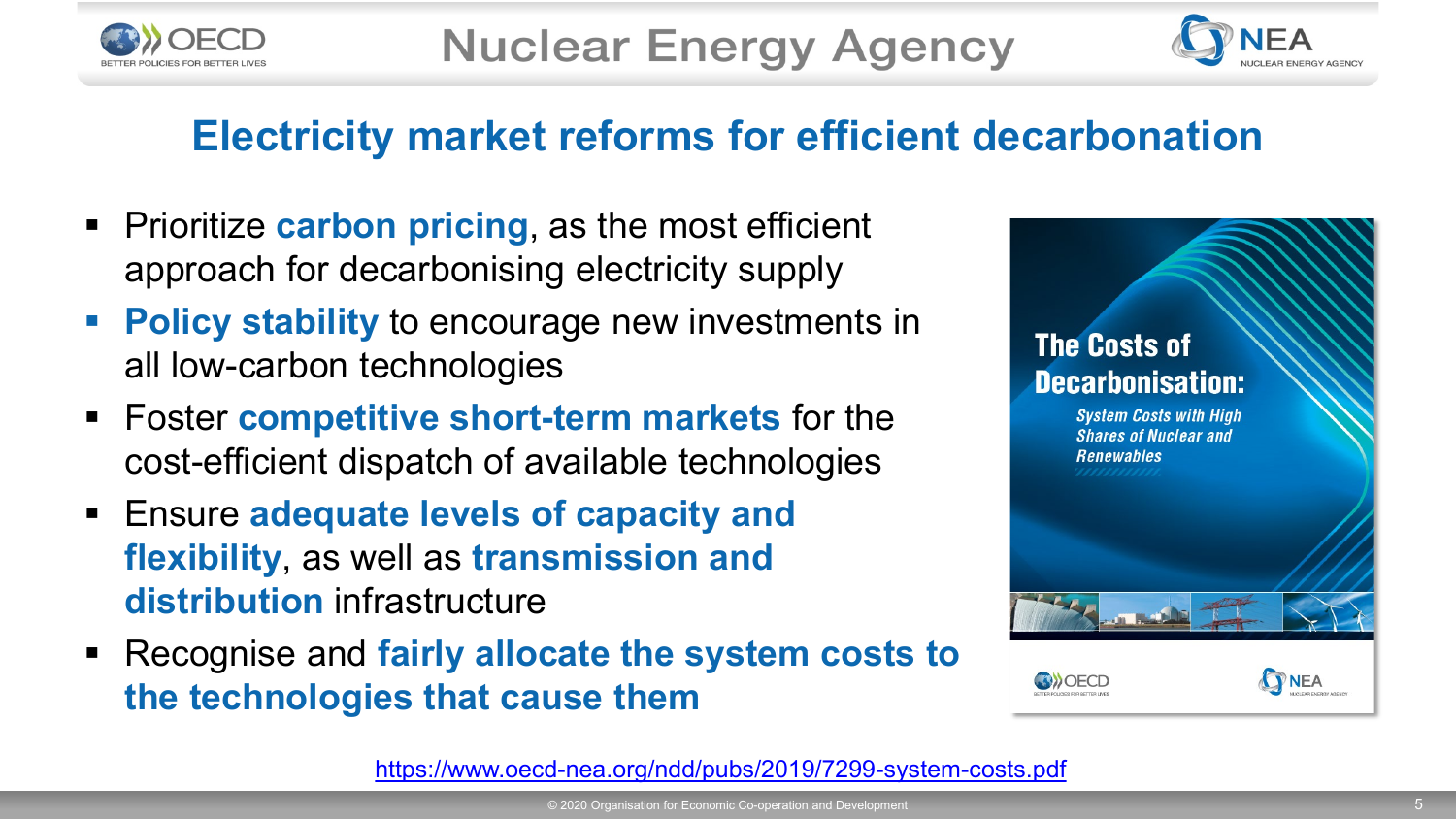



# **Key policy recommendations for nuclear energy to contribute to modern low carbon resilient energy systems**

- Include nuclear (both new build and LTO of existing units) in **post-COVID economic recovery** plans
- Foster **electricity market reforms** to create a level playing field for all low carbon generation technologies, including support for existing nuclear power plants and new build
- Include nuclear energy in **future sustainable funds** considering its low carbon content and benign lifecycle environmental footprint
- Non-electric nuclear applications should be systematically considered in **decarbonization scenarios**
- Building on the lessons learned from the completion of FOAK nuclear new build projects in several G20 countries, government have a **window of opportunity to support rapid construction costs** reduction through near term projects
- Increase support to emerging nuclear technologies and in particular **Small Modular Reactors** (SMRs) that are nearing market deployment
- Support **nuclear cogeneration demonstration** plans
- **Nuclear hydrogen production** should be considered on equal footing as hydrogen produced with other low carbon technologies